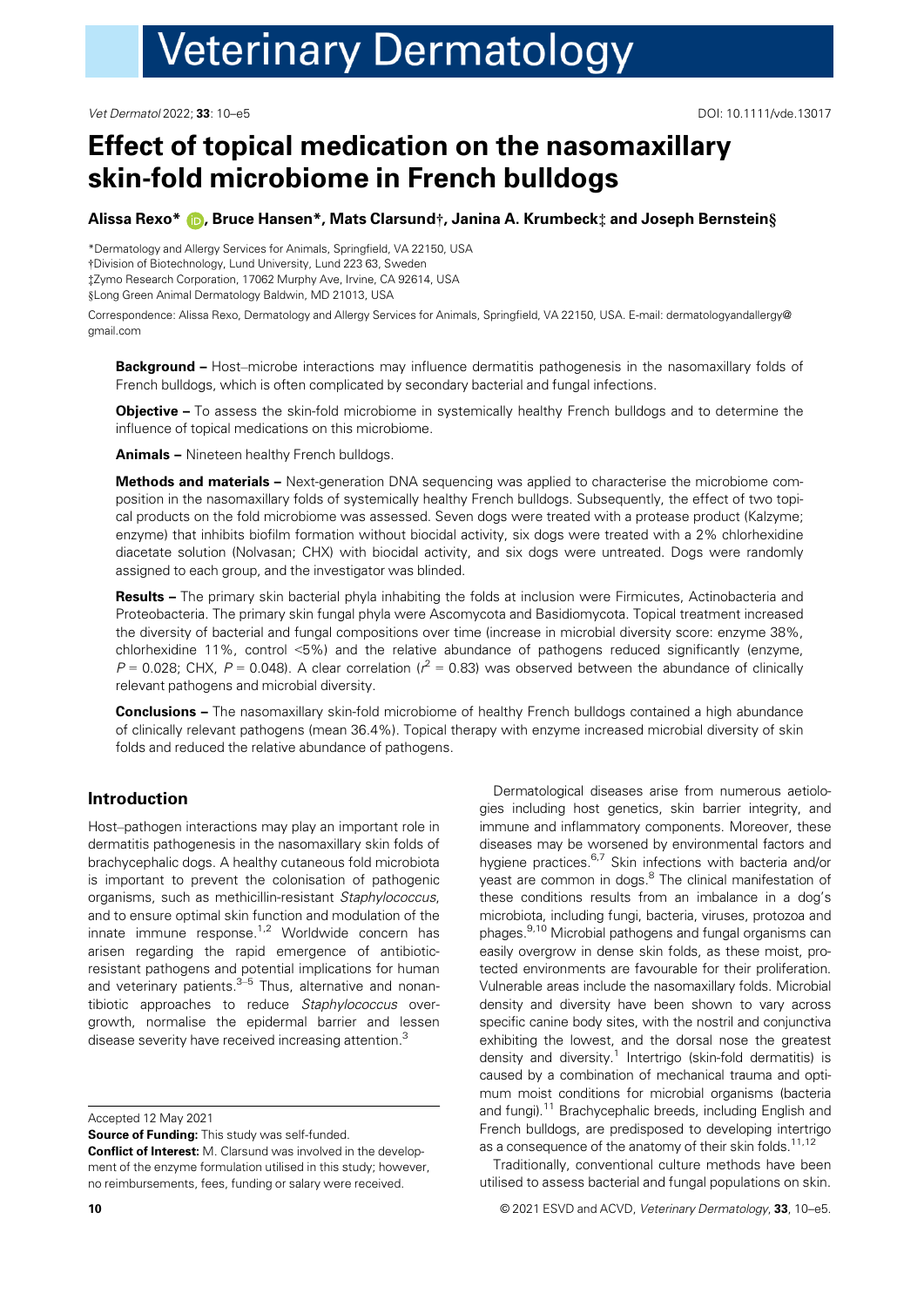Culture testing has significant limitations in determining the overall microbiota owing to the variability in culturing different bacteria from diverse genera.<sup>13</sup> In addition, some fungi may take several weeks to grow in culture, and in many instances, will not grow at all. Nextgeneration sequencing (NGS) is a DNA sequencing technology that has enabled a more complex understanding of the composition of the natural skin microbiota, as well as its functional capacity.<sup>14</sup> NGS also provides a method for characterizing the microbiota distributed along specific body-site locations independently of culturing.<sup>7,15,16</sup>

The purpose of this study was to investigate the effect of two topical products, 2% chlorhexidine (CHX), a common biocidal solution used in the veterinary field, and a protease-based product (enzyme) that does not kill bacteria, on the abundance of clinically relevant pathogens and the microbiome inhabiting the nasomaxillary skin folds of systemically healthy French bulldogs.<sup>17</sup> The proteasebased product forms a temporary barrier against microorganisms when applied to the skin. The barrier strengthens the protection against infection by reducing or preventing the ability of bacteria and fungi to bind to the cells of the skin and mucous membranes.18–<sup>20</sup> Management of bacterial infections is becoming increasingly difficult as a result of the emergence and increasing prevalence of bacterial pathogens that are resistant to available antibiotics.<sup>21</sup> Targeting pathogenicity functions such as adhesion directly is an attractive alternative to conventional antibiotics. Bacterial adhesion to surfaces is the first step in colonisation, invasion and biofilm formation, and represents the Achilles heel of crucial pathogenic functions.<sup>18</sup> Proteases are believed to be one of the most effective enzymes in biofilm eradication via hydrolysis of both matrix proteins and adhesins.21 Biofilm is the predominant mechanism of skin microbiota overgrowth and promotes adhesion and persistence in the cutaneous motes adhesion and persistence in the cutaneous microenvironment.<sup>18,21–25</sup> Therefore, we would expect a therapeutic topical treatment that prevents biofilm formation to improve the composition and health of the cutaneous microbiota.

## Methods and materials

#### Ethical approval

Study participants were recruited through a private dermatology clinic. Treatments and procedures were reviewed and approved by an internal scientific review board composed of employees from the clinic to ensure that animals were treated under safe and humane conditions. Before study enrollment, written informed consent was obtained from each dog owner.

## Animal subjects

Systemically healthy French bulldogs were recruited for this study. The dogs were assigned randomly to control or treatment groups. The French bulldog breed was selected due to their prominent nasomaxillary folds (see Figure S1 in Supporting information).

Owners were able to withdraw consent at any time. Demographic data were collected and analysed with descriptive statistics. No formal hypothesis testing was performed for these parameters.

#### Study products and dosing

The products evaluated were: CHX – 2% chlorhexidine diacetate solution (Nolvasan Solution, Zoetis; Parsipanny, NJ, USA); and enzyme – an enzyme-based formulation used for treatment of a wide

© 2021 ESVD and ACVD, Veterinary Dermatology, 33, 10–e5. 11 and 2021 11 and 2021 12 and 2021 12 and 2021 12 and 2021 12

range of common skin disorders in dogs, including bacterial skin infections, containing protease, glycerin, hyaluronate, calcium chloride, water, buffer and a bittering agent (Kalzyme, Lucidian LLC; Chantilly, VA, USA). The control group was left untreated.

One pump stroke (0.18 mL) per 2 cm nose fold of either treatment group was applied twice daily for 28 days utilizing identical spray bottles.

#### Study design

A randomised, double-blind (investigator and pet owner), prospective study design was employed; 19 of 24 French bulldogs met the inclusion criteria (Appendix S1). None of the enrolled subjects had overt clinical signs consistent with atopic dermatitis as defined by Favrot's criteria.<sup>26</sup> This study was conducted between February 2019 and February 2020. The subjects were assigned randomly to three groups that tested the effect of two topical dermal products (enzyme treatment,  $n = 7$ ; CHX treatment,  $n = 6$ ) on systemically healthy canine microbiomes compared to control ( $n = 6$ ). The objectives of this study were to characterise the microbiome composition of the nasomaxillary folds in systemically healthy French bulldogs and to assess the effect of these two topical products on the fold microbiome. The subjects were assigned to either the enzyme, CHX or control groups at the randomisation visit, Day (D) 0. The study participants returned to the clinic on D14, D28 and D42. Skin microbiome and cytological samples were collected by swabbing the bilateral nasomaxillary folds before, during and after treatment. The pet owner specified the dog's degree of facial pruritus utilizing a provided pruritus Visual Analog Scale (pVAS) (Table S2). $27$ 

All potential adverse effects were documented. At D28, both treatment groups discontinued the assigned product for an additional 14 days to assess the recolonisation of nasal-fold commensal organisms for each study participant.

#### Clinical scoring and cytological sampling

Subjective clinical scoring of the nasomaxillary fold appearance and cytological sampling were performed at each visit (D0, D14, D28 and D42). Clinical scoring assessed each nasal fold on a scale of 0–4 (lacking, mild, moderate, strong, very strong) to describe the extent of alopecia, erythema, secretion, hyperpigmentation, papules, pustules, erosions and ulcerations. The inclusion criteria admitted mild pyoderma, and the median intertrigo score (sum of the clinical and cytological scores) at inclusion was 5 (maximum score 48) for all enrolled subjects.

Cytological samples were collected from the nasal folds and semiquantitatively assessed for bacteria, yeast and neutrophils for each subject at each visit (Table S1). The pet owner rated the dog's facial pruritus with a pVAS scale (Table 1).

#### Microbiome sampling

Microbiome sampling was performed during each session (D0, D14, D28 and D42). Bacteria and fungi were profiled by an NGS methodology, following the packaging insert instructions (Appendix S2) provided by the MiDOG LLC testing service (Irvine, CA, USA). Microbial DNA was isolated and sequenced using an Illumina HiSeq 1500 apparatus. The microbiota profile of each sample was determined using the bioinformatics analysis pipeline offered by the MiDOG LLC testing service as described previously.28

#### **Statistics**

Statistical hypotheses were analysed using two-sided tests with a significance level of 5% using PRISM (GraphPad; San Diego, CA, USA). Bacterial and fungal abundances determined from pairwise comparisons between groups were assessed using the Wilcoxon– Mann–Whitney U-test. Pearson correlation and co-occurrence analysis were used to assess microbial interactions with the standard settings of the R package STATS v3.6.1. Linear discriminant analysis (LDA) and effect size (LEfSe) were used to identify taxa that were significantly enriched in each group (QIIME v1.9.1; P-value <0.05 was considered significant). Measurements of alpha-diversity and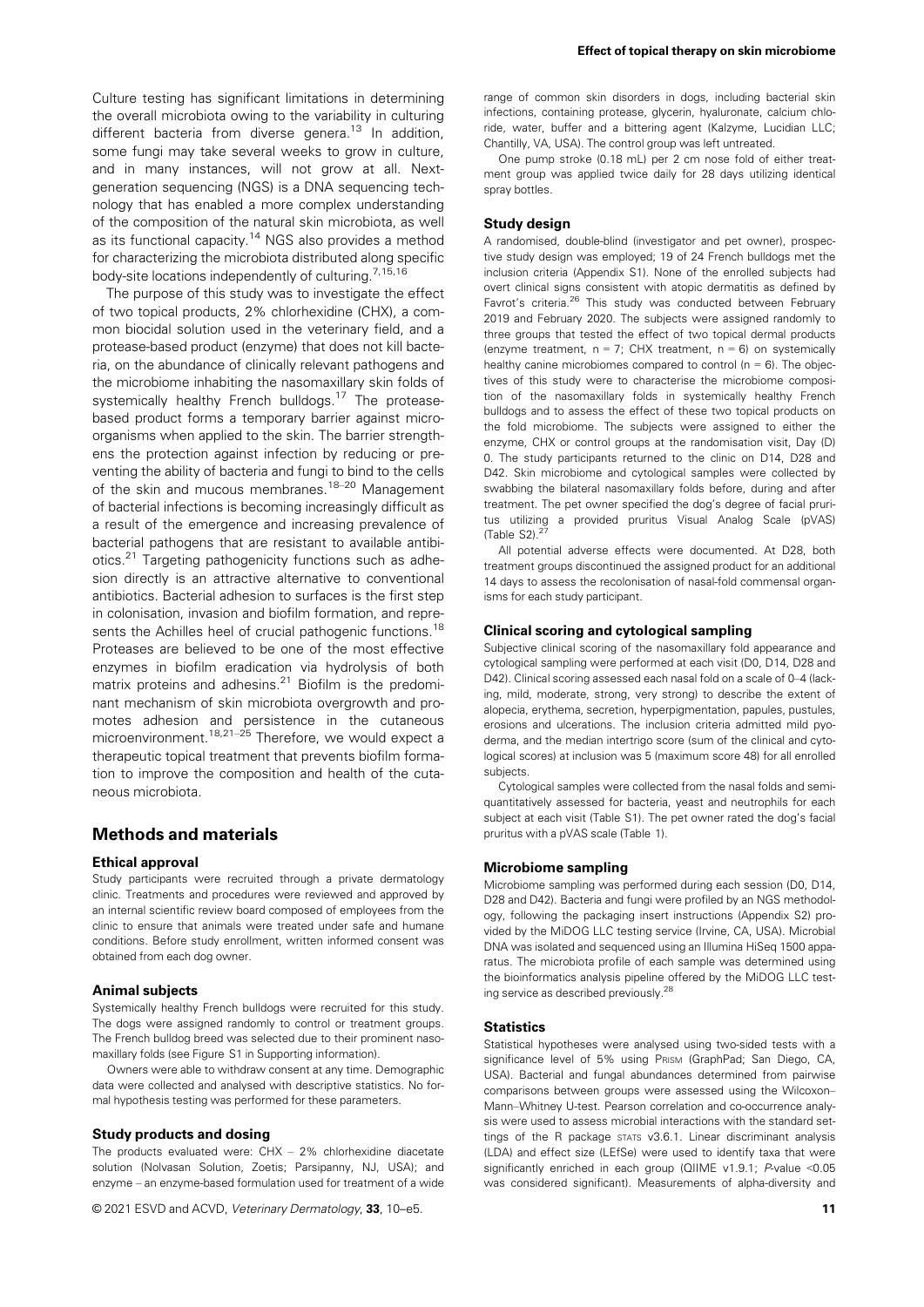#### Rexo et al.

#### Table 1. Demographics and intertrigo scores of study cohorts

| Characteristics                              | Control          | <b>CHX</b>      | Enzvme           |
|----------------------------------------------|------------------|-----------------|------------------|
| Number of subjects                           | 6                | 6               |                  |
| Median age (range) (years)                   | $2.9(1.2 - 6.0)$ | $7.4(1.2-10.5)$ | $3.5(1.0 - 9.0)$ |
| Percentage of females                        | 67               | 50              |                  |
| Median intertrigo score* at Day (D)0 (range) | $5.0(0-10)$      | $6.0(3-10)$     | $5.0(1-12)$      |
| Median intertrigo score* at D28 (range)      | $6.0(2-19)$      | $3.5(0-9)$      | $3.0(1 - 17)$    |
| Median pVAS score at D0 (range)              | $1.0(0-2)$       | $0.5(0-2)$      | $1.0(0-2)$       |
| Median pVAS score at D28 (range)             | $1.0(0-2)$       | $0.0(0-2)$      | $0.0(0-2)$       |

CHX, chlorhexidine; pVAS, pruritus Visual Analog Score.

\*The intertrigo score is the sum of clinical and cytological scores; see Methods and materials.

evenness were calculated using the Shannon diversity index, with QIIME and a customised Python script.

#### Nasomaxillary skin-fold microbiome

## **Results**

#### Summary of study participants

A total of 24 systemically healthy French bulldogs were enrolled in the study; 19 participants met the inclusion and exclusion criteria. The female:male ratio was 9:10, and the median age at inclusion was 4.6 years (range 1.0– 10.5 years). The median pruritus score (pVAS) at the start of the study was 1.0 (range 0–2). As the pVAS score was not 0, dogs with mild atopic dermatitis may have been included in the study. Six dogs were included in the control group, six dogs in the CHX group and seven dogs in the enzyme group. The demographics of the three groups were recorded (Table 1). The age in the control group ranged from 1.2 to 6 years (median 2.9 years) with 67% female. The ages in the CHX group ranged from 1.2 to 10.5 years (median 7.4 years), with 50% female. The ages in the enzyme group ranged from 1.0 to 9.0 years (median 3.5 years), with 71% female. There were no significant differences between the three groups for age or sex; the median age ranged from 2.9 to 7.4 years.

5Before topical treatment, all 19 dogs showed low diversity at both the bacterial and fungal phylum levels, and high bacterial diversity and low fungal diversity at the genus and species levels. The primary bacterial phyla inhabiting the nasal folds were Firmicutes, Actinobacteria and Proteobacteria. The primary fungal phyla were Ascomycota and Basidiomycota. At the genus and species levels, greater variability was observed between subjects. A taxonomy abundance heat map for bacteria and fungi genera revealed sample clustering patterns of microbial distribution among the subjects at the genus level (Figure S2). No specific clustering of the three cohorts was observed. The predominant bacterial and fungal genera were recorded for all subjects at inclusion (Table 2). The most abundant bacteria genera observed in the nasomaxillary folds of the subjects were Staphylococcus, Streptococcus and Corynebacterium. The most abundant fungal taxa observed were the genus Cladosporium, two taxa that could only be assigned to the kingdom level, one taxon assigned to the phylum Ascomycota and one taxon of the genus Neoascochyta (Table 2). The average abundance of the genus Malassezia was 3.7%.

**Table 2.** Most abundant bacterial and fungal genera found in the nasomaxillary folds of French bulldogs at Day 0 (n = 19)

| Bacteria                       |                       | Fungi                   |                       |  |
|--------------------------------|-----------------------|-------------------------|-----------------------|--|
| Genus (Bacteria)               | Average abundance (%) | Genus (Fungi)           | Average abundance (%) |  |
| Staphylococcus                 | 14.1                  | Cladosporium            | 20.1                  |  |
| Streptococcus                  | 9.9                   | k_Fungi_NA(1)           | 13.0                  |  |
| k bacterium                    | 7.0                   | k_Fungi_NA(2)           | 12.5                  |  |
| Corynebacterium                | 6.0                   | p_Ascomycota_NA         | 6.8                   |  |
| Proteus                        | 5.3                   | Neoascochyta            | 6.0                   |  |
| Cutibacterium                  | 3.7                   | Malassezia              | 3.7                   |  |
| Arcanobacterium                | 3.6                   | Alternaria              | 3.2                   |  |
| Porphyromonas                  | 2.5                   | o_Pleosporales_NA       | 2.9                   |  |
| Sphingomonas                   | 1.9                   | Nigrospora              | 1.8                   |  |
| Finegoldia                     | 1.9                   | Curvularia              | 1.7                   |  |
| Rothia                         | 1.5                   | <b>Bipolaris</b>        | 1.6                   |  |
| Fusobacterium                  | 1.4                   | Trichoderma             | 1.4                   |  |
| Methylobacterium               | 1.2                   | Cochliobolus-Curvularia | 1.2                   |  |
| Conchiformibius                | 1.0                   | Vishniacozyma           | 1.2                   |  |
| f_Moraxellaceae_NA             | 1.0                   | Fusarium                | 0.9                   |  |
| Pseudomonas                    | 0.9                   | Aureobasidium           | 0.8                   |  |
| f__ <i>Pasteurellaceae_</i> NA | 0.8                   | o_Trechisporales_NA     | 0.8                   |  |
| Microbacterium                 | 0.7                   | o_Hypocreales_NA        | 0.7                   |  |
| Peptostreptococcus             | 0.7                   | f_Didymellaceae_NA      | 0.7                   |  |
| o_Rhizobiales                  | 0.7                   | Wallemia                | 0.7                   |  |
|                                |                       |                         |                       |  |

NA, known classifiable taxa (to the following level: o, order; f, family; k, kingdom; p, phylum) currently without an assigned nomenclature.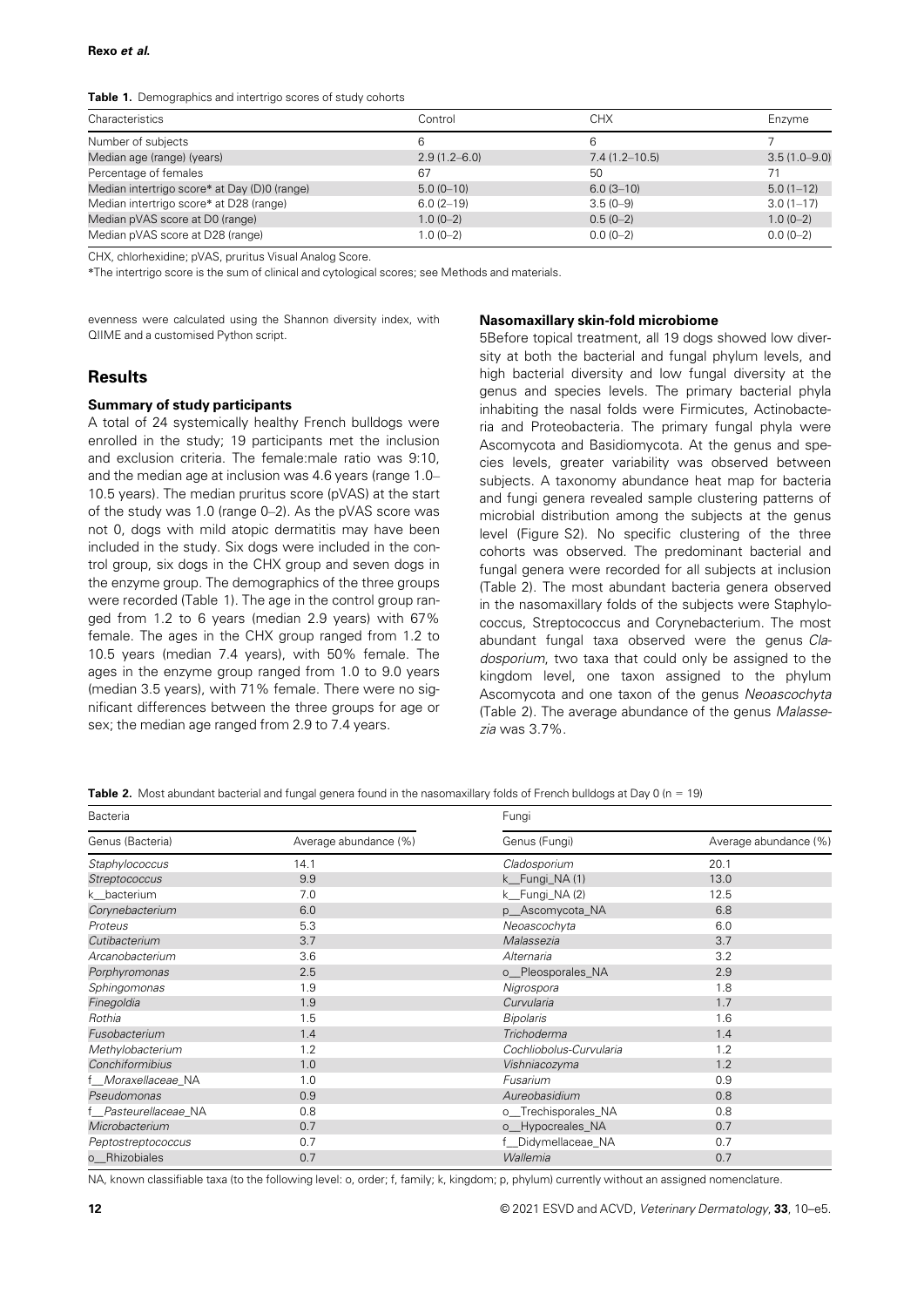

Figure 1. Change in the Shannon diversity index score during topical treatment of nasomaxillary folds of French bulldogs.

The percentage change during 28 days of treatment and 14 days post-treatment are shown for the enzyme-treated group ( $n = 7$ ) and the chlorhexidine (CHX)-treated group ( $n = 6$ ). The control group  $(n = 6)$  did not receive any treatment.

## Topical treatment of nasomaxillary folds: effect on microbiome

There was no statistical difference among the intertrigo scores for each group at D0 (enzyme–control,  $P = 0.56$ ; CHX–control,  $P = 0.54$ ; and enzyme–CHX,  $P = 0.95$ ) (Table 1). Large individual variations within the groups was observed, with Intertrigo scores ranging from 0 to 12. The topical treatment increased the diversity of the bacterial and fungal compositions over time (Figure 1). The diversity increased by 38% for the enzyme treatment group, by 11% for the CHX group, and by <5% for the control group.

Clinically relevant pathogens were identified by a literature review, which yielded 29 clinically relevant bacterial pathogens and six fungal pathogens. The 20 most abundant bacterial pathogens found at inclusion were identified (Table S3). Streptococcus halichoeri, Staphylococcus delphini-intermedius-pseudintermedius and Proteus mirabilis were the most abundant pathogens at D0, detected in 26%, 79% and 5% (respectively) of the subjects (Table S3). One dog (Case 18) revealed a high average abundance (99%) of Proteus (Figure S2); however, Proteus was not detected in the other subjects. Case18 had a more diverse abundance of fungi. The relative number of pathogens in the various cohorts differed at the day of inclusion, with 35% pathogens in the control group, 54% in the enzyme group and 23% in the CHX group. A clear correlation ( $r^2$  = 0.83) was observed between the abundance of clinically relevant pathogens and microbial diversity. This finding indicates that a low abundance of clinically relevant pathogens is correlated with a high microbial diversity score on the Shannon index, a quantitative measure that reflects the number of different species in a dataset (Figure 2). In both treatment groups, the abundance of clinically relevant pathogens decreased significantly (enzyme,  $P = 0.028$ ; CHX,  $P = 0.048$ ) compared to the control (Figure 3).

A statistical analysis (LefSE) was conducted to identify those species that were significantly impacted and enriched by the treatments over time. The analysis showed that 30 species were significantly enriched either during or after the treatments (i.e. time points D14, D28 and D42; Table S4). Of those 30 species, six species are

© 2021 ESVD and ACVD, Veterinary Dermatology, 33, 10–e5. 13 and 13 and 13 and 13 and 13 and 13 and 13 and 13 and 13 and 13 and 13 and 13 and 13 and 13 and 13 and 13 and 13 and 13 and 13 and 13 and 13 and 13 and 13 and 13 a



Figure 2. Correlation between abundance of clinically relevant bacteria and microbial diversity in nasomaxillary folds of French bulldogs. The abundance of clinically relevant bacteria is shown as a function of the microbial diversity score (i.e. the Shannon index, a quantitative measure that reflects the number of different species in a dataset). A clear correlation ( $r^2 = 0.83$ ) was observed between the two parameters, indicating that a low abundance of clinically relevant pathogens is correlated with a high microbial diversity score.

known canine skin bacterial pathogens (Myrmecridium sp., Filifactor villosus, Tilletiopsis lilacina, Pelomonas saccharophila, Nocardia takedensis and Stenotrophomonas maltophilia in the CHX group, and Staphylococcus hominis in the enzyme group) and four are fungi (Myrmecridium sp., Fusarium sp., Tilletiopsis lilacina in the CHX group, Didymella glomerata in the enzyme group).<sup>29-34</sup> Interestingly, CHX had the biggest impact on increasing specific taxa of the microbiome (80% of species identified), followed by enzyme (10%) and control (10%).



Figure 3. Change in relative abundance of clinically relevant pathogens in nasomaxillary folds of French bulldogs from day (D)0 to D28 for groups treated with enzyme and chlorhexidine (CHX) or untreated (control).

The abundance of clinically relevant pathogens decreased significantly in both treatment groups, while the control group displayed an increase in clinically relevant pathogens. The enzyme-treated group displayed a slightly larger decrease ( $P = 0.028$ ) than the chlorhexidine (CHX)-treated group ( $P = 0.048$ ). Data are plotted as means with error bars (standard error).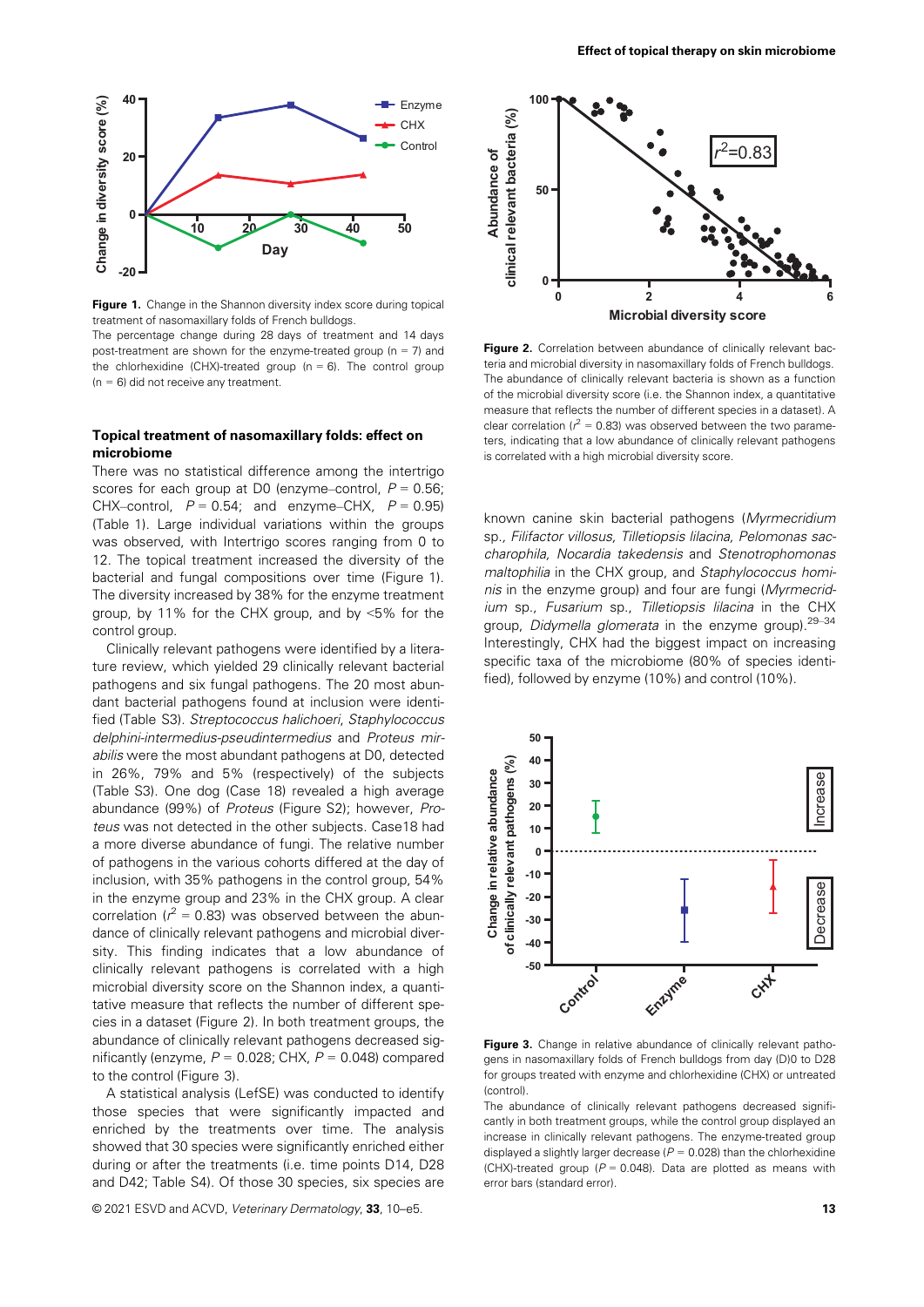

Figure 4. A comparative analysis (LefSE) was conducted to identify those species that were significantly impacted by the treatments from day 0 to day 42.

Of those taxa identified by the LefSE analysis, the changes in their relative abundance per subject over time were calculated using the relative abundance of each given taxa on day 0 as the reference. Shown here are those taxa that had at least a 1% change in their relative abundances on average per group and are taxa of interest, i.e. known bacterial pathogens (a) or rare fungi (b).

The percentage change of microbial species per subject over time (delta) was calculated for pathogens and those taxa identified by the LefSe analysis. Six taxa not driven by a single subject were identified that had a delta of ≥1% at a given time point per group. This included five bacterial taxa (Figure 4a) and one fungal species, D. glomerata (Figure 4b). The control group had the fewest changes over time compared to the two treatments. The genus Actinomyces was reduced by CHX treatment; as soon as the treatment was stopped, the abundance of this genus returned to the initial value. A similar phenomenon was seen for D. glomerata. For all other species analysed, the impact of the treatment was immediate. For A. canis, only the enzyme treatment had an effect on the abundance, where the change was immediate, then stabilizing between +5.6% and +5.3% until the end of the study. The enzyme treatment also induced an immediate decrease of S. halichoeri that stabilised at –10.0% and –9.7%. This was the largest delta seen of all taxa. CHX appeared to have no effect on this species. For S. delphini-intermedius-pseudintermedius, only CHX had a consistent effect, stabilizing the abundance at approximately +6.7% compared to the beginning of the study. This species showed the largest range of delta, ranging from +7.4 to –7.9. For S. schleiferi CHX had the largest effect, increasing the relative abundance of the species by 8.7% to 9.1% over time, which was approximately 55–60% higher than the enzyme effect (5.0% to 5.4%). Overall treatment effects were very

individualised for both the subject and the taxa. In most cases, changes occurred immediately and then either stabilised or returned to the initial value.

## **Discussion**

This study aimed to investigate the bacterial and fungal nasomaxillary fold microbiome of systemically healthy French bulldogs. Variations were recorded in the microbiome composition after topical treatment with either 2% CHX or an enzyme-based product without biocidal activity. Before topical therapy, analysis of the microbiome composition showed low diversity at both the bacterial and fungal phylum levels, and high bacterial diversity and low fungal diversity at the genus and species levels.

In this study, the most abundant bacterial genera observed in the nasomaxillary folds of the subjects were Staphylococcus, Streptococcus and Corynebacterium. The most abundant fungal genera were Cladosporium and two fungal taxa that could not be assigned more closely than to the kingdom level. The average abundance of Malassezia was 3.7%. Previous studies have described the most dominant canine cutaneous organisms as S. pseudintermedius, S. schleiferi and M. pachydermatis across all samples and phenotypes.<sup>3,28,35</sup> One study showed that haired skin on the dorsal nose had a high diversity and yielded Proteobacteria as the most abundant phylum, followed by Firmicutes, Actinobacteria and Bacteroidetes.<sup>4</sup> Previous studies also have reported that an increased

14 © 2021 ESVD and ACVD, Veterinary Dermatology, 33, 10–e5.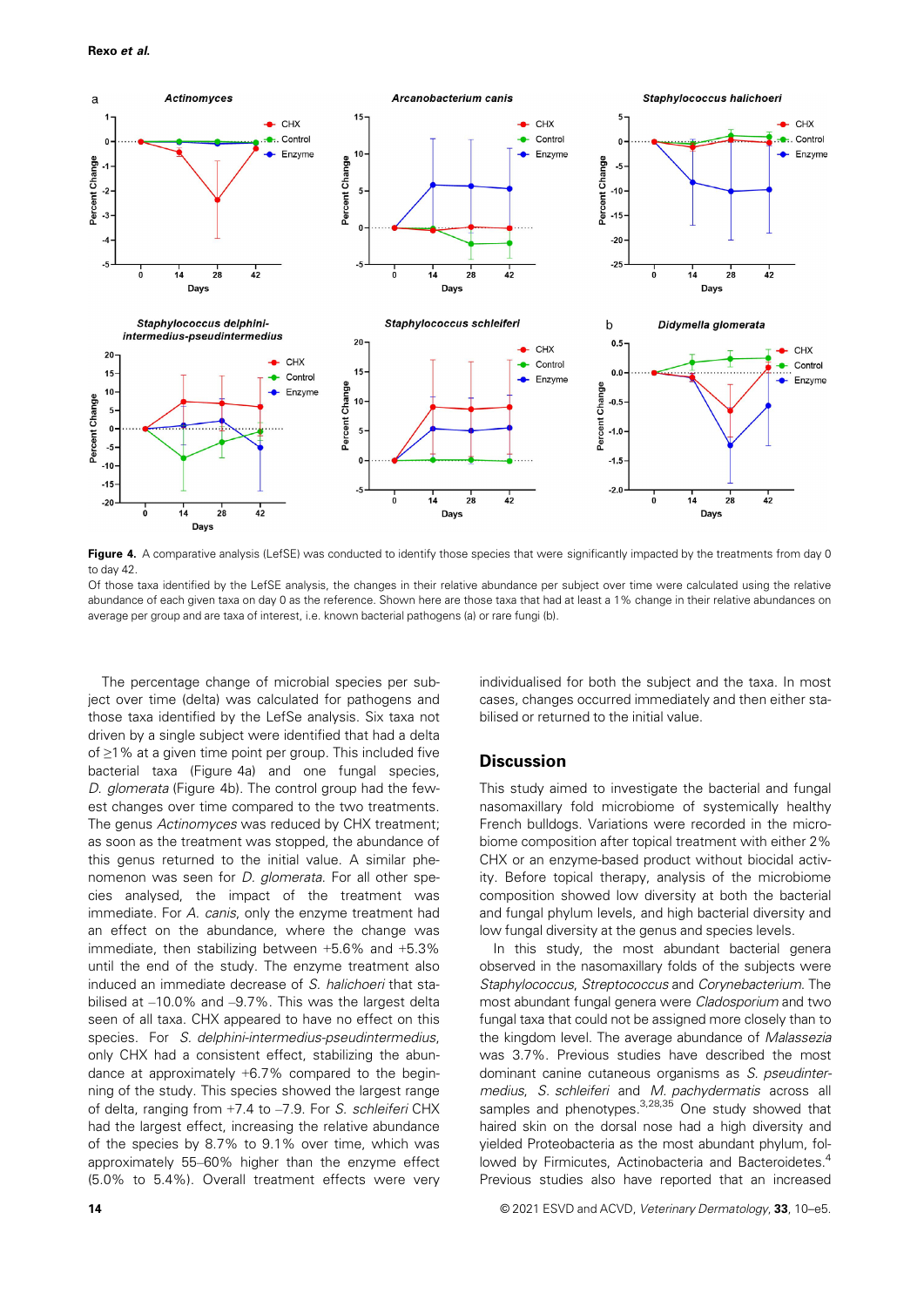abundance of Corynebacterium is positively correlated with staphylococcal dermatitis in atopic dogs.<sup>3,36</sup>

Topical therapy as sole treatment should be considered for cases of superficial pyoderma. The lack of effective antimicrobial agents and emerging antimicrobial resistance have led to diminished patient prognoses.  $37-39$ Looking to a future of nonantimicrobial therapeutic options, including pre- and probiotics, proteases and other antibiofilm products, more detailed studies of microbial relationships and longitudinal studies are needed to confirm gain or loss of taxa.<sup>36</sup> This study highlighted how treatment decisions that impact upon the microbiome might not be approached by a one-fits-all approach.<sup>40</sup> The skin microbiome was highly variable between subjects and the treatment effects of both enzyme and CHX seemed to be partly species-specific. Even species of the same genus responded to the treatments differently (e.g. S. halichoeri abundance was reduced 10% by the enzyme treatment, yet the abundance of S. delphini-intermedius-pseudintermedius was relatively stable). Interestingly, the resilience of the microbiome profile also was species-specific, with some members (i.e. Actinomyces and D. glomerata) returning to their start value immediately after the treatment was finished, and others (i.e. A. canis, S. halichoeri, S. delphini-intermedius-pseudintermedius and S. schleiferi) remaining at the value of the last treatment time point.<sup>41</sup> Depending on the dominant pathogen in each case, the results can differ largely and even show increases in the relative abundance of certain pathogens.

In conclusion, we showed that topical treatment (enzyme and CHX) increased the overall diversity of bacterial and fungal compositions in some dogs over time. These findings suggest that antimicrobial therapy in general may increase the diversity of the skin-fold microbiome and that the effects may be reduced once treatment is withdrawn. Our findings support results published previously.<sup>4</sup> Larger studies on dogs with clinically evident nasomaxillary fold pyoderma are warranted to confirm these findings.

### Acknowledgements

We thank Valerie A. Fadok for her affiliation and support with this manuscript. We would also like to thank MiDOG, LLC for providing the collection devices for sample collection, microbiome sequencing and preliminary microbiome analysis.

## Author contributions

Alissa Rexo: Conceptualization, Data curation, Formal analysis, Funding acquisition, Investigation, Methodology, Project administration, Resources, Writing-original draft, Writing-review & editing. Bruce Hansen: Conceptualization, Data curation, Investigation, Project administration, Resources, Supervision, Validation, Writing-review & editing. Mats Clarsund: Formal analysis, Resources, Software, Writing-original draft. Janina Krumbeck: Formal analysis, Funding acquisition, Software, Writing-review & editing. Joseph Bernstein: Conceptualization, Supervision, Writing-review & editing.

© 2021 ESVD and ACVD, Veterinary Dermatology, 33, 10–e5. 15 and 15 and 15 and 15 and 15 and 15 and 15 and 15 and 15 and 15 and 15 and 15 and 15 and 15 and 16 and 16 and 16 and 16 and 16 and 16 and 16 and 16 and 16 and 16 a

### References

- 1. Rodrigues Hoffmann A, Patterson AP, Diesel A et al. The skin microbiome in healthy and allergic dogs. PLoS One 2014; 9: e83197.
- 2. Wanke I, Steffen H, Christ C et al. Skin commensals amplify the innate immune response to pathogens by activation of distinct signaling pathways. J Invest Dermatol 2011; 131: 382–390.
- 3. Bradley CW, Morris DO, Rankin SC et al. Longitudinal evaluation of the skin microbiome and association with microenvironment and treatment in canine atopic dermatitis. J Invest Dermatol 2016; 136: 1182–1190.
- 4. Hoffman AR. The cutaneous ecosystem: the roles of the skin microbiome in health and its association with inflammatory skin conditions in humans and animals. Vet Dermatol 2017; 28: 60– e15.
- 5. Hoffman S. Mechanisms of antibiotic resistance. Comp Cont Educ Pract 2001; 23: 464–473.
- 6. Meason-Smith C, Diesel A, Patterson AP et al. What is living on your dog's skin? Characterization of the canine cutaneous mycobiota and fungal dysbiosis in canine allergic dermatitis. FEMS Microbiol Ecol 2015; 91: fiv139.
- 7. Human Microbiome Project Consortium. Structure, function and diversity of the healthy human microbiome. Nature 2012; 486: 207–214.
- 8. Hnilica KA. Small Animal Dermatology, 3rd edition. Philadelphia, PA: WB Saunders & Co., 2011; 37–82.
- 9. Miller WH, Griffin CE, Campbell KL. Muller and Kirk's Small Animal Dermatology, 7th edition. St Louis, MO: Elsevier Mosby, 2013; 187–190, 724–773.
- 10. Korbelik J, Singh A, Rousseau J et al. Analysis of the otic mycobiota in dogs with otitis externa compared to healthy individuals. Vet Dermatol 2018; 29: 417–e138.
- 11. Neuber A. Facial dermatoses in the dog. Comp Animal 2010; 15: 47–52.
- 12. Fawcett A, Barrs V, Awad M et al. Consequences and management of canine brachycephaly in veterinary practice: perspectives from Australian veterinarians and veterinary specialists. Animals (Basel). 2018; 9: 3.
- 13. Weese JS. The canine and feline skin microbiome in health and disease. Vet Dermatol 2013; 24: 137–145. e31.
- 14. Fadrosh DW, Ma B, Gajer P et al. An improved dual-indexing approach for multiplexed 16S rRNA gene sequencing on the Illumina MiSeq platform. Microbiome 2014; 2: 6.
- 15. Meason-Smith C, Diesel A, Patterson AP et al. Characterization of the cutaneous mycobiota in healthy and allergic cats using next generation sequencing. Vet Dermatol 2017; 28: 71–e17.
- 16. Grice EA, Segre JA. The skin microbiome. Nat Rev Microbiol 2011; 9: 244–253.
- 17. Desai C. The International Encyclopedia of Adverse Drug Reactions and Interactions. Amsterdam: Elsevier Science, 2016; 239–248.
- 18. Klemm P, Munk Vejborg R, Hancock V. Prevention of bacterial adhesion. Appl Microbiol Biotechnol 2010; 88: 451–459.
- 19. Fein H, Maytin EV, Mutasim DF et al. Topical protease therapy as a novel method of epidermal ablation: preliminary report. Dermatol Surg 2005; 31: 139–148.
- 20. Craik CS, Page MJ, Madison EL. Proteases as therapeutics. Biochem J 2011; 435: 1-16.
- 21. Baidamshina DR, Trizna EY, Holyavka MG et al. Targeting microbial biofilms using Ficin, a nonspecific plant protease. Sci Rep 2017; 7: 46068.
- 22. Del Rosso JQ. Application of protease technology in dermatology: rationale for incorporation into skin care with initial observations on formulations designed for skin cleansing, maintenance of hydration, and restoration of the epidermal permeability barrier. J Clin Aesthet Dermatol 2013; 6: 14.
- 23. Fornbacke M, Clarsund M. Cold-adapted proteases as an emerging class of therapeutics. Infect Dis Ther 2013; 2: 15–26.
- 24. Fleming D, Rumbaugh KP. Approaches to dispersing medical biofilms. Microorganisms 2017; 5: 15.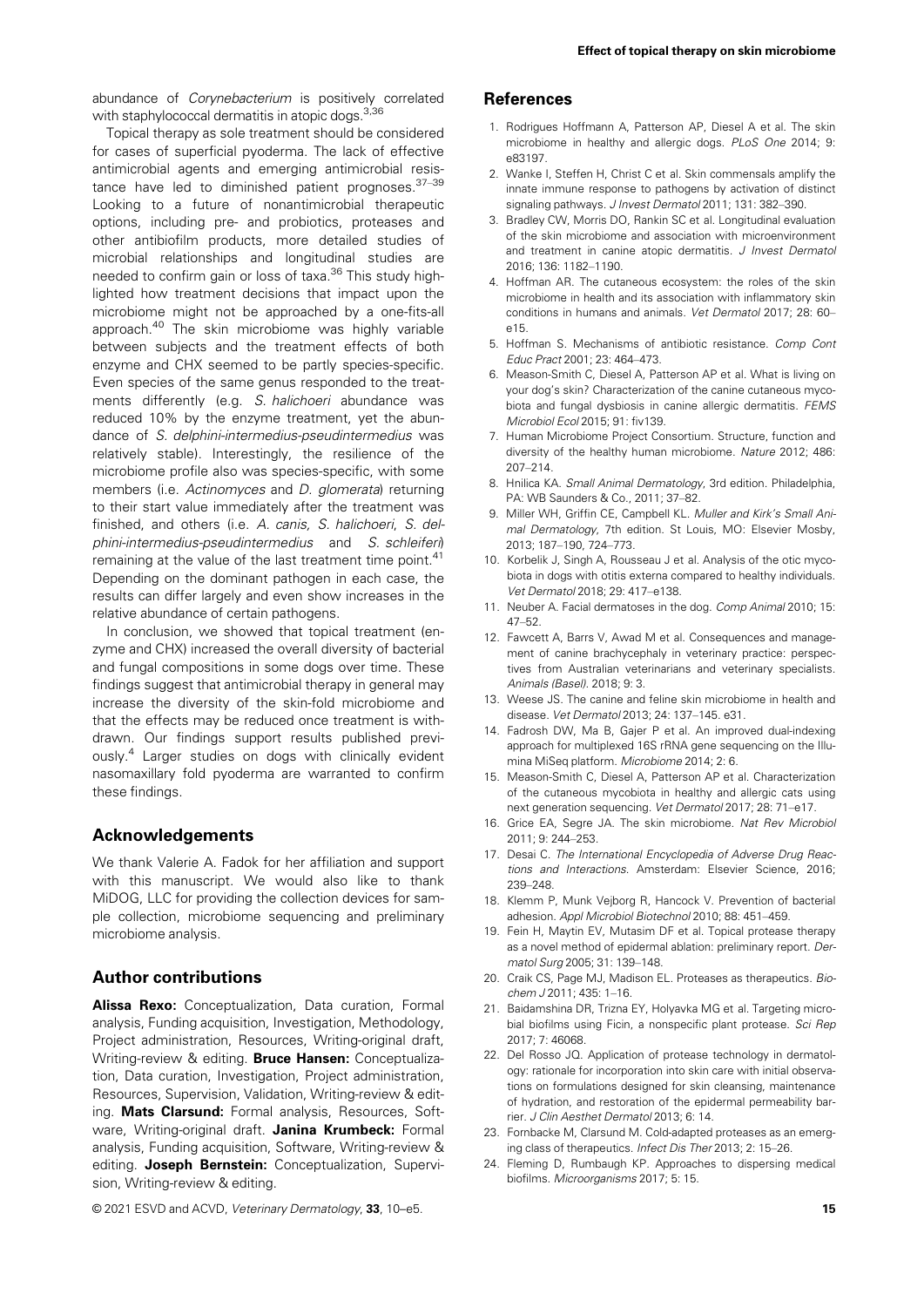- 25. Di Domenico EG, Cavallo I, Capitanio B et al. Staphylococcus aureus and the cutaneous microbiota biofilms in the pathogenesis of atopic dermatitis. Microorganisms 2019; 7: 301.
- 26. Favrot C, Steffan J, Seewald W et al. A prospective study on the clinical features of chronic atopic dermatitis and its diagnosis. Vet Dermatol 2010; 21: 23–31.
- 27. Simou C, Thoday KL, Forsythe PJ et al. Adherence of Staphylococcus intermedius to corneocytes of healthy and atopic dogs: effect of pyoderma, pruritus score, treatment and gender. Vet Dermatol 2005; 16: 385–391.
- 28. Tang S, Prem A, Tjokrosurjo J et al. The canine skin and ear microbiome: A comprehensive survey of pathogens implicated in canine skin and ear infections using a novel next-generationsequencing-based assay. Vet Microbiol 2020; 247: 108,764.
- 29. Pierezan F, Olivry T, Paps JS et al. The skin microbiome in allergen-induced canine atopic dermatitis. Vet Dermatol 2016; 27: 332–e82.
- 30. Cain CL, Morris DO, Rankin SC. Clinical characterization of Staphylococcus schleiferi infections and identification of risk factors for acquisition of oxacillin-resistant strains in dogs: 225 cases (2003–2009). J Am Vet Med Assoc 2011; 239: 1,566–1,573.
- 31. Aaltonen K, Kant R, Eklund M et al. Streptococcus halichoeri: comparative genomics of an emerging pathogen. Int J Genomics 2020; 220: 8708305.
- 32. Sammra O, Balbutskaya A, Zhang S et al. Further characteristics of Arcanobacterium canis, a novel species of genus Arcanobacterium. Vet Microbiol 2013; 167: 619–622.
- 33. Weese SJ. Actinomyces spp. and Nocardia spp. Clin Brief 2017; 9: 63–66.
- 34. Pelle G, Makrai L, Fodor L et al. Actinomycosis of dogs caused by Actinomyces hordeovulneris. J Comp Pathol 2000; 123: 72– 76.
- 35. Meason-Smith C, Olivry T, Lawhon SD et al. Malassezia species dysbiosis in natural and allergen-induced atopic dermatitis in dogs. Med Mycol 2020; 58: 756–765.
- 36. Bradley CW, Lee FF, Rankin SC et al. The otic microbiota and mycobiota population in a referral population of dogs in eastern USA with otitis externa. Vet Dermatol 2020; 31: 225–e49.
- 37. Malla MA, Dubey A, Kumar A et al. Exploring the human microbiome: The potential future role of next-generation sequencing in disease diagnosis and treatment. Front Immunol 2019; 9: 2,868.
- 38. Schwarz S, Loeffler A, Kadlec K. Bacterial resistance to antimicrobial agents and its impact on veterinary and human medicine. Vet Dermatol 2017; 28: 82–e19.
- 39. Schwarz S, Noble WC. Aspects of bacterial resistance to antimicrobials used in veterinary dermatological practice. Vet Dermatol 1999; 10: 163–176.
- 40. Applications of clinical microbial next-generation sequencing. Report on an American Academy of Microbiology Colloquium held in Washington, DC, in April 2015. Washington, DC: American Society of Microbiologists, 2016.
- 41. SanMiguel AJ, Meisel JS, Horwinski J et al. Antiseptic agents elicit short-term, personalized, and body site-specific shifts in resident skin bacterial communities. J Invest Dermatol 2018; 138: 2,234–2,243.
- 42. Saridomichelakis MN, Olivry T. An update on the treatment of canine atopic dermatitis. Vet J 2016; 207: 29–37.
- 43. Zheng Y, Hao X, Lin X et al. Bacterial diversity in the feces of dogs with CPV infection. Microb Pathog 2018; 121: 70–76.
- 44. Ehrlich GD, Hu FZ, Sotereanos N et al. What role do periodontal pathogens play in osteoarthritis and periprosthetic joint infections of the knee. J Appl Biomater Funct Mater 2014; 12: 13–20.
- 45. Hitzmann A, Bergmann S, Rohde M et al. Identification and characterization of the argenine deiminase system of Streptococcus canis. Vet Microbiol 2013; 162: 270–277.
- 46. Budach SC, Mueller RS. Reproducibility of a semiquantitative method to assess cutaneous cytology. Vet Dermatol 2012; 23: 426–e80.

# Supporting Information

Additional Supporting Information may be found in the online version of this article.

Appendix S1. Collection from the nasomaxillary fold via a MiDog next-generation sequencing swab.

Appendix S2. Bacterial and fungal pathogens determined via a literature scan<sup>1,28,42-45</sup>

Table S1. Cytological criteria for normal versus infected dogs. Classification of the semiquantitative scale classification description.<sup>46</sup>

Table S2. Dog's degree of facial pruritus as determined by the owner via the scraping scale (PVAS). The owner objectively assessed the level of facial pruritus using a 0– 5 behavior-based pruritus score developed at the Royal (Dick) School of Veterinary Studies.<sup>27</sup>

Table S3. Most abundant bacterial pathogens at inclusion day (n=19).

Table S4. Microbial species which were significantly enriched in a group during or after the treatments. Highlighted in bold are those time points that were significantly higher compared to the other two groups at the same time point. Shown are the average abundances for each day for the group that was significantly enriched. Abbreviations: Abund.: Abundance.

Figure S1. Clinical image of a study participant on day 0, revealing the prominent nasomaxillary folds that predispose the French bulldog breed to intertrigo. This patient had a PVAS of approximately 1 on each of 4 visits and an average cytological bacterial assessment of approximately 3. The yeast and neutrophils were 0.

Figure S2. Heat map showing the microbial composition of the samples at the genus level with the top fifty most abundant taxa identified. (A) Bacteria and (B) fungi. Each row represents the abundance for each taxon, with the taxonomy ID shown on the right. Each column represents the abundance for each subject. Group information is indicated by the colored bar located on the top of each column. Hierarchical clustering was performed for the samples based on the Bray–Curtis dissimilarity. Hierarchical clustering was also performed for the taxa such that taxa with similar distributions are grouped together.

#### Résumé

Contexte – Les interactions hôte-microbe peuvent influencer la pathogénie de la dermatite dans les plis naso-maxillaires du bouledoque francais, souvent compliquée par des infections bactériennes et fongiques secondaires.

Objectifs - Evaluer le microbiome des plis cutanés chez les bouledogues français sains et déterminer l'influence des médications topiques sur ce microbiome.

Sujets - Dix neuf bouledogues français sains.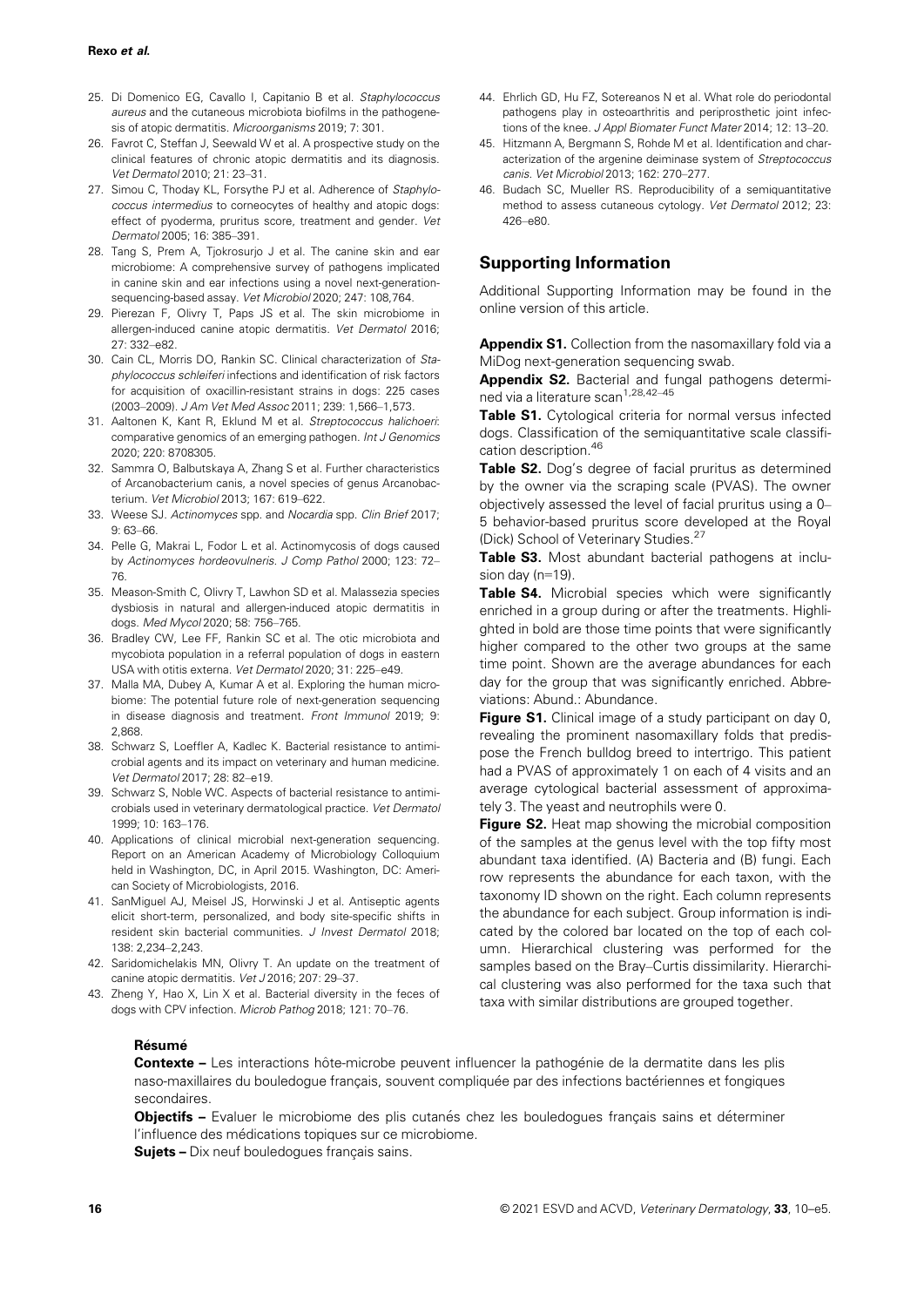Matériels et méthodes – Le séquençage d'ADN de dernière génération a été appliqué pour caractériser la composition du microbiome des plis naso-maxillaires de bouledogues francais sains. L'effet de deux topiques sur le microbiome des plis a été évalué. Sept chiens ont été traités avec protéase (Kalzyme; enzyme) qui inhibe la formation de biofilm sans activité biocide, six chiens étaient non traités. Les chiens ont été répartis au hasard dans chaque groupe et l'investigateur était en aveugle.

Résultats – Les phyla bactériens cutanés primaires inhibant les plis à l'inclusion étaient Firmicutes, Actinobacteria et Proteobacteria. Les phyla fongiques primaires cutanés étaient Ascomycota et Basidiomycota. Le traitement topique a augmenté la diversité des compositions bactériennes et fongiques dans le temps (augmentation du score de diversité microbienne : enzyme 38%, chlorhexidine 11%, contrôle <5%) et l'abondance relative des pathogènes a diminué significativement (enzyme,  $P = 0.028$ ; CHX,  $P = 0.048$ ). Une corrélation nette ( $r^2$  = 0.83) a été observée entre l'abondance des pathogènes cliniquement importants et la diversité microbienne.

**Conclusions –** Le microbiome des plis cutanés naso-maxillaires des bouledogues français sains contient une abondance élevée de pathogènes cliniquement significatifs (moyenne 36,4%). Le traitement topique avec enzyme augmente la diversité microbienne des plis cutanés et réduit l'abondance relative des pathogènes.

#### Resumen

Introducción – las interacciones huésped-microbio pueden influir en la patogenia de la dermatitis en los pliegues nasomaxilares de los Bulldogs Franceses, que a menudo se complica por infecciones bacterianas v fúngicas secundarias.

**Objetivo** – evaluar el microbioma del pliegue cutáneo en Bulldogs Franceses sistémicamente sanos v determinar la influencia de los medicamentos tópicos en este microbioma.

Animales - diecinueve Bulldogs Franceses sistémicamente sanos.

Métodos y materiales – se aplicó la secuenciación de DNA de próxima generación para caracterizar la composición del microbioma en los pliegues nasomaxilares de Bulldogs Franceses sistémicamente sanos. Posteriormente, se evaluó el efecto de dos productos tópicos en el pliegue del microbioma. Siete perros fueron tratados con un producto de proteasa (Kalzyme; enzima) que inhibe la formación de biopelículas sin actividad biocida, seis perros fueron tratados con una solución de diacetato de clorhexidina al 2% (Nolvasan; CHX) con actividad biocida y seis perros no fueron tratados. Los perros se asignaron al azar a cada grupo y el investigador fue cegado.

Resultados – los filos de bacterias cutáneas primarias que habitaban los pliegues en el momento de la inclusión fueron Firmicutes, Actinobacteria y Proteobacteria. Los principales filos fúngicos de la piel fueron Ascomycota y Basidiomycota. El tratamiento tópico aumentó la diversidad de composiciones bacterianas y fúngicas con el tiempo (aumento en la puntuación de diversidad microbiana: enzima 38%, clorhexidina 11%, control <5%) y la abundancia relativa de patógenos se redujo significativamente (enzima,  $P = 0.028$ ; CHX,  $P = 0.048$ ). Se observó una clara correlación ( $r^2 = 0.83$ ) entre la abundancia de patógenos clínicamente relevantes y la diversidad microbiana.

Conclusiones – el microbioma del pliegue cutáneo nasomaxilar de los Bulldogs Franceses sistémicamente sanos contiene una gran abundancia de patógenos clínicamente relevantes (media del 36,4%). La terapia tópica con enzimas aumenta la diversidad microbiana de los pliegues de la piel y reduce la abundancia relativa de patógenos.

#### Zusammenfassung

Hintergrund – Die Interaktion von Wirt und Mikroben könnte die Pathogenese der Dermatitis in den nasomaxillären Falten von Französischen Bulldoggen, welche oft durch sekundäre bakterielle Infektionen oder durch Pilzinfektionen verkompliziert wird, beeinflussen.

Ziel – Eine Erfassung des Mikrobioms der Hautfalten bei systemisch gesunden Französischen Bulldoggen und eine Feststellung, welchen Einfluss eine topische Behandlung auf dieses Mikrobiom hat.

Tiere – Neunzehn systemisch gesunde Französische Bulldoggen.

Methoden und Materialien – Next-Generation DNA-Sequenzierung wurde angewendet, um die Zusammensetzung des Mikrobioms in den nasomaxillären Falten von systemisch gesunden französischen Bulldoggen zu charakterisieren. In der Folge wurde die Auswirkung zweier topisch angewendeter Produkte auf das Mikrobiom der Falten erfasst. Sieben Hunde wurden mit einem Protease Produkt (Kalzyme; Enzym) behandelt, welches ohne eine biozide Wirkung Biofilmbildung verhindert, sechs Hunde wurden mit 2%iger Chlorhexidindiacetatlösung (Nolvasan; CHX) mit biozider Aktivität behandelt und sechs Hunde wurden nicht behandelt. Die Hunde wurden zufällig in die Gruppen eingeteilt, die UntersucherInnen wurden geblindet.

Ergebnisse – Die bakteriellen Primärstämme, die die Falten bewohnten, waren Firmicutes, Actinobacteria und Proteobacteria. Die mykotischen Primärstämme waren Ascomycota und Basidiomycota. Durch die topische Behandlung vergrößerte sich mit der Zeit die Diversität der bakteriellen Zusammensetzung sowie der Zusammensetzung der Pilze (Zunahme des mikrobiellen Diversitätswerts: Enzym 38%, Chlorhexidin 11%, Kontrolle <5%) und die relative Häufigkeit der Pathogene war signifikant reduziert (Enzym, P = 0,028; CHX,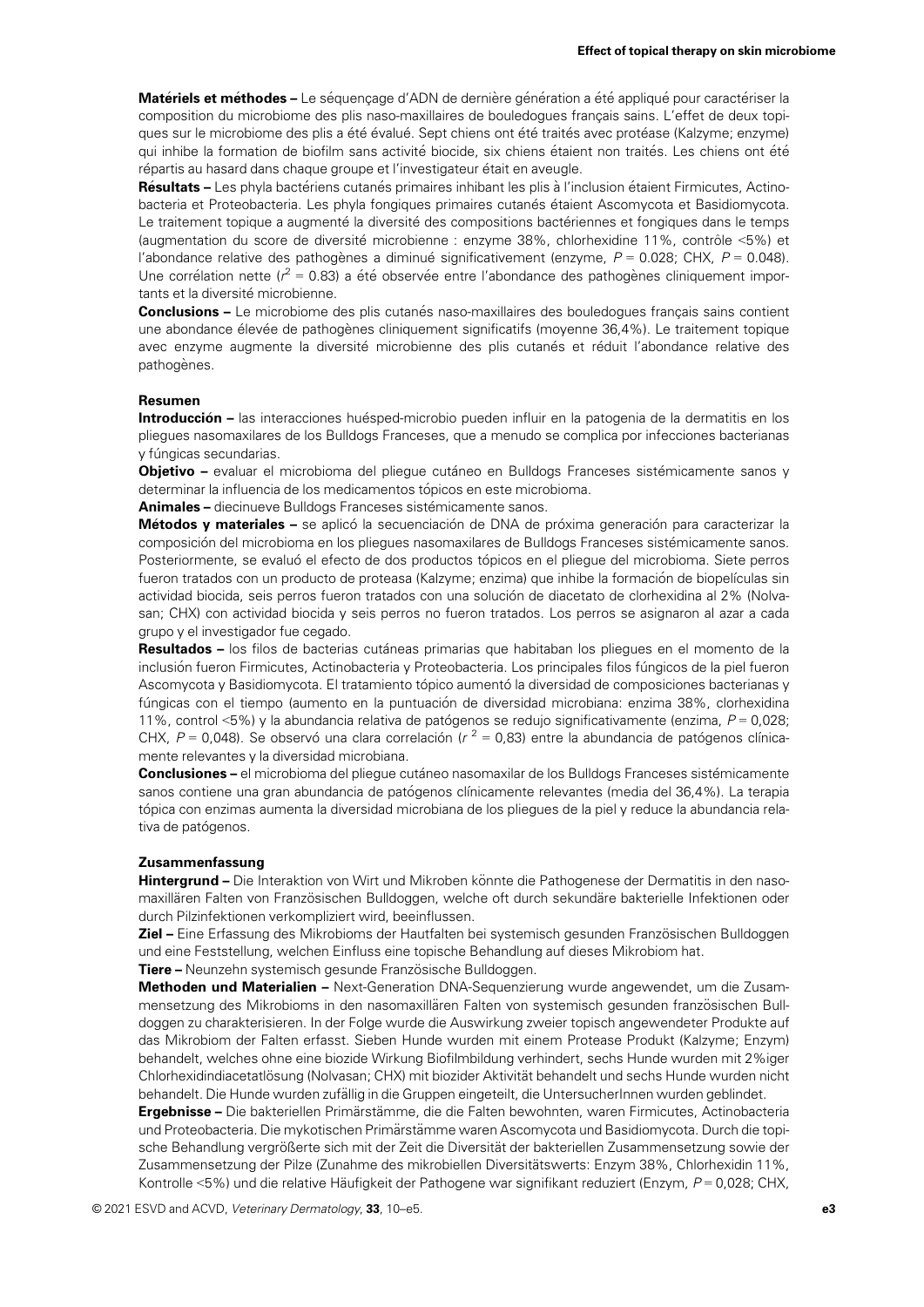$P = 0.048$ ). Eine deutliche Korrelation ( $r^2 = 0.83$ ) wurde zwischen der Häufigkeit der klinisch relevanten Pathogene und der mikrobiellen Diversität beobachtet.

Schlussfolgerungen – Die Mikrobiome der nasomaxillären Hautfalten von systemisch gesunden Französischen Bulldoggen beinhalten eine große Anzahl an klinisch relevanten Pathogenen (Durchschnitt 36,4%). Eine topische Therapie mit Enzymen erhöht die mikrobielle Diversität der Hautfalten und reduziert die relative Häufigkeit der Pathogene.

# 要約

背景 – フレンチブルドッグの鼻上顎ヒダにおける皮膚炎の病態には、宿主と微生物の相互作用が影響している可<sup>能</sup> 性があり、二次的な細菌や真菌感染を伴うことが多い。

目的 – 本研究の目的は、健常フレンチブルドッグの皮膚表面のマイクロバイオームを評価し、このマイクロバイオームに 対する外用薬の影響を明らかにすることであった。

供試動物 – 19頭の健常フレンチブルドッグ。

材料と方法 – 次世代DNAシーケンサーを用いて、健常フレンチブルドッグの鼻上顎ヒダにおけるマイクロバイオームの構 成を明らかにした。その後、2種類の外用剤がヒダのマイクロバイオームに及ぼす影響を評価した。7頭の犬には殺菌 性のないバイオフィルム形成阻害プロテアーゼ製品 (カルザイム; 酵素) を、6頭の犬には殺菌性のある2%クロルヘキシ ジンジアセテート溶液 (ノルバサン; CHX) を、6頭の犬には無処置を施した。犬は各グループに無作為に割り当てら れ、調査者は盲検化された。

結果 – 研究包含時に、ヒダに生息していた主要な皮膚細菌門は、Firmicutes、Actinobacteria、Proteobacteria であった。また、皮膚の真菌類は、AscomycotaおよびBasidiomycotaであった。外用療法により、細菌および真 菌の組成の多様性は時間の経過とともに増加し (微生物多様性スコアの増加: 酵素38%、クロルヘキシジン11%、対 照5%未満) 、病原菌の相対的な存在量は有意に減少した (酵素、P = 0.028、CHX、P = 0.048) 。臨床的に重 要な病原菌の存在量および微生物の多様性間に明確な相関関係 (r2 = 0.83)を認めた。

結論 – 健常フレンチブルドッグの鼻上顎ヒダのマイクロバイオームには、臨床関連病原体が多く含まれていた (平均 36.4%) 。酵素を用いた外用療法は、鄒襞部の微生物の多様性を高め、病原菌の相対的な存在感を低下させる。

# 摘要

背景 – <sup>宿</sup>主-微生物相互作用可能影响法国斗牛犬鼻上颌皱襞皮炎的发生, <sup>通</sup>常并发继发性细菌和真菌<sup>感</sup> 染。

目的 – 评估全身健康的法国斗牛犬的皮褶微生物组, 并确定外用药物对该微生物组的影响。

动物 – 19只全身健康的法国斗牛犬。

方法和材料 – 应用新一代DNA给全身健康的法国斗牛犬鼻上颌皱襞微生物组测序, 描述其特征。随后, 评估 了两种外用产品对微生物组折叠的影响。7只犬接受抑制生物膜形成而无杀菌活性的蛋白酶产物 (Kalzyme; 酶) 治疗, 6只犬接受具有杀菌活性的2%双乙酸氯己定溶液(Nolvasan;CHX)治疗, 6只犬未接受治疗。将犬随 机分配至各组, 并对研究者设盲。

结果 – 常驻褶皱处的皮肤细菌门包括厚壁菌门、放线菌门和变形菌门。主要皮肤真菌门包括子囊菌门和担 子菌门。随着时间的推移, 外部治疗增加了细菌和真菌组成的多样性 (微生物多样性评分增加: 酶38%, 氯己 定11%, 对照 < 5%) , 病原体的相对丰度显著降低 (酶, P = 0.028;CHX,P = 0.048) 。观察到临床相关病原体的 丰度与微生物多样性之间存在明确的相关性(r2 = 0.83)。

结论 – 全身健康法国斗牛犬的鼻上颌皮褶微生物组含有高丰度的临床相关病原体 (平均36.4%) 。酶外部治 疗增加了皮肤皱襞的微生物多样性, 降低了病原体的相对丰度。

## Resumo

Contexto – As interações entre hospedeiro e microrganismo podem influenciar a patogênese da dermatite na dobra nasomaxilar de buldogues franceses, que é frequentemente complicada por infecções bacterianas e fúngicas secundárias.

**Objetivo –** Avaliar o microbioma de dobras cutâneas em buldogues franceses sistêmicamente saudáveis e determinar a influência de medicações tópicas neste microbioma.

Animais – Dezenove buldoques franceses sistêmicamente saudáveis.

Métodos e materiais - Sequenciamento de DNA de última geração foi aplicado para caracterizar a composição do microbioma nas dobras nasomaxilares de buldogues franceses sistêmicamente saudáveis. Subsequentemente, o efeito de dois produtos tópicos no microbioma da dobra foi avaliado. Sete cães foram tratados com um produto a base de protease (Kalzyme; enzima) que inibe a formação de biofilme sem atividade biocida, seis cães foram tratados com uma solucão de diacetato de clorexidina a 2% (Nolvasan; CHX) com ação biocida, e seis cães não receberam tratamento. Os cães foram aleatoriamente divididos entre os grupos, e o investigador era cego.

Resultados – Os principais filos bacterianos habitantes das dobras cutâneas na inclusão no estudo foram Firmicutes, Actinobateria e Proteobacteria. Os principais filos de fungos foram Ascomycota e Basidiomycota. O tratamento tópico aumentou a diversidade das composições bacterianas e fúngicas ao longo do tempo (aumento no escore de diversidade microbiana: enzima 38%, clorexidine 11%, controle < 5%) e a abundância relativa de patógenos reduziu significativamente (enzima,  $P = 0.028$ ; CHX,  $P = 0.048$ ).